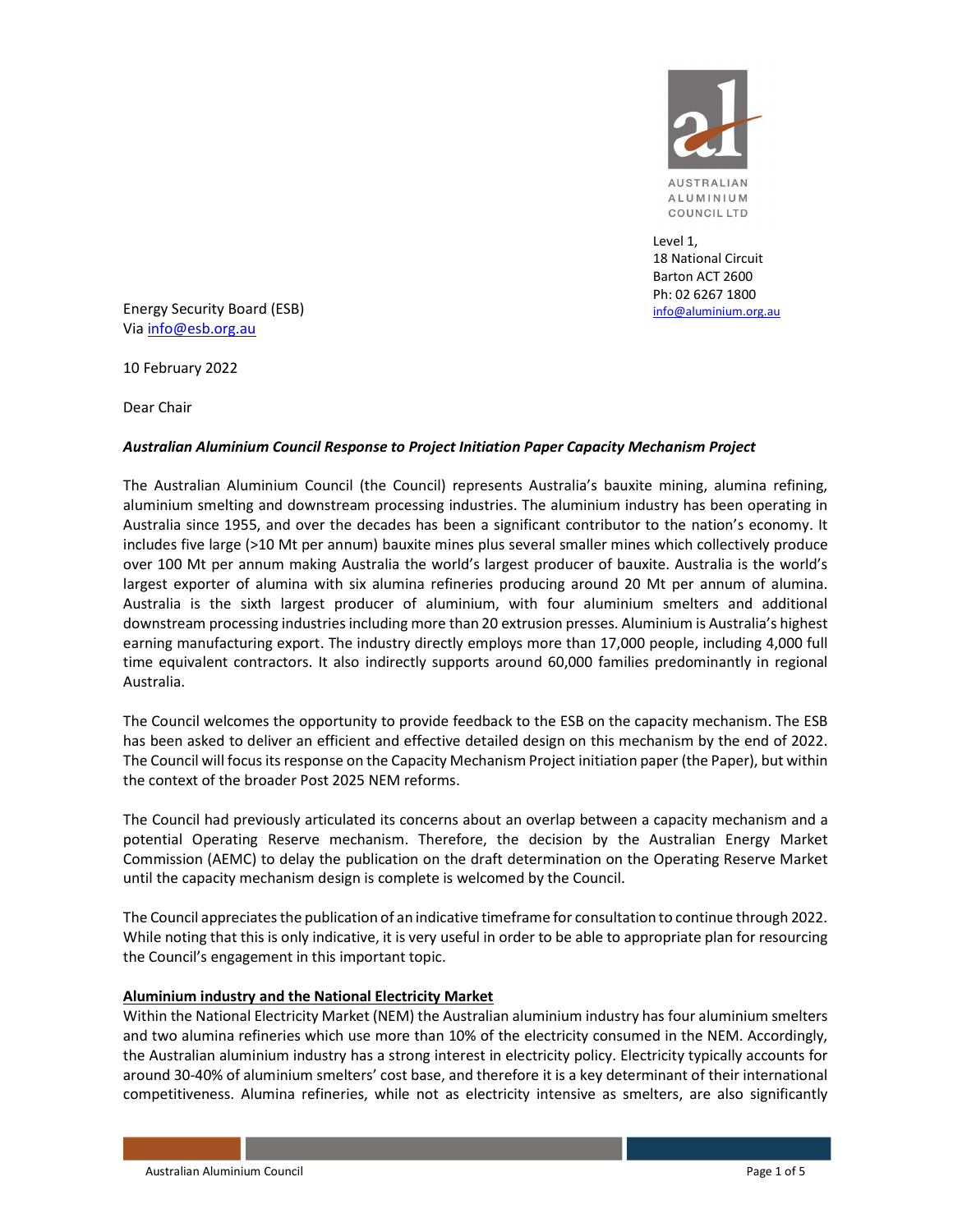exposed to electricity policy. For the aluminium industry, it is the delivered cost (including transmission) of electricity which drives international competitiveness.

The electricity supply requirements of the aluminium industry, can be summarised as follows:

- least cost, and an internationally competitive electricity cost, as a minimum;
- consistent uninterrupted electricity supply;
- an ability to secure electricity supply under long-term contractual arrangements; and
- an ability to be compensated adequately for system services which smelters and refineries provide for the network and its stakeholders.

These outcomes need to be delivered within the framework of Australia's Paris Agreement emission targets.

## Jurisdictional Derogations in a Capacity Mechanism

The Paper notes in the introduction that jurisdictional schemes are introducing additional uncertainty. The Council notes that in its response to the ESB, the Energy National Cabinet Reform Committee (ENCRC) has agreed to a number of principles to guide jurisdictional schemes<sup>i</sup>. While these seek to establish a common approach across the NEM, this obligation is non-binding.

Further to this, the principles<sup>ii</sup> to guide capacity mechanism development provide for jurisdictions to derogate from the National Electricity Rules if they wish, following the process set out under the National Electricity Law (NEL). While the optionality of jurisdictional derogation is not new; the increased focus on variation for jurisdictions to develop their own path (clauses 11-14), leads the Council to be concerned that the market will not have just one new capacity mechanism, but a variety of mechanisms across the NEM. This will further add to the difficulty for major industrials to be able to find counter parties which are willing to bundle services and provide the long term contracts which are essential to underpin the capital investment industry requires.

The Council particularly focussed on the capacity mechanism; as discussions have previously indicated that subject to its design; it was considered that this may be one way under the Post 2025 Market Design, that the services currently provided by very large electricity consumers, as aluminium smelters could be valued; with a bankable certificate mechanism. The Council recognises that smelters, play multiple roles in the market, which are currently unpriced, or where the mechanism to value them is poorly aligned with operational practices. These services are entwined across resource adequacy, essential system services and two-sided markets; and a capacity market is just one way to value these services.

## Design Objectives

The Council welcomes the recognition that the objective for the design process is to ensure investment happens at least cost and in a manner which increases confidence, thereby reducing the need for interventions. It also welcomes the recognition allow resources on both the supply and demand sides to be adequately rewarded for the reliability services they provide.

Furthermore, in addition to consideration of the design objectives for a capacity mechanism, consideration should also be given to what other changes will be required in the NEM to ensure a least cost outcome to consumers. In particular; there should be consideration to reducing the market price cap and other interactions with the existing market, which may otherwise result in generators double dipping for the same service.

In designing the Capacity Mechanism, Members of the Council are seeking a mechanism which incentivises the technologies and structures to ensure the grid supply can be maintained in a secure state during times of maximum duress, whether that be lack of supply to match demand or lack of demand to match supply. The Council acknowledges that without the development of such a mechanism, the NEM is currently heading towards a system which lacks the inertia and demand requirements required to address the risk of instability. In principle, the Council therefore supports the concept of a mechanism to address this, which could be a Capacity Mechanism (or potentially alternatively an Operating Reserve).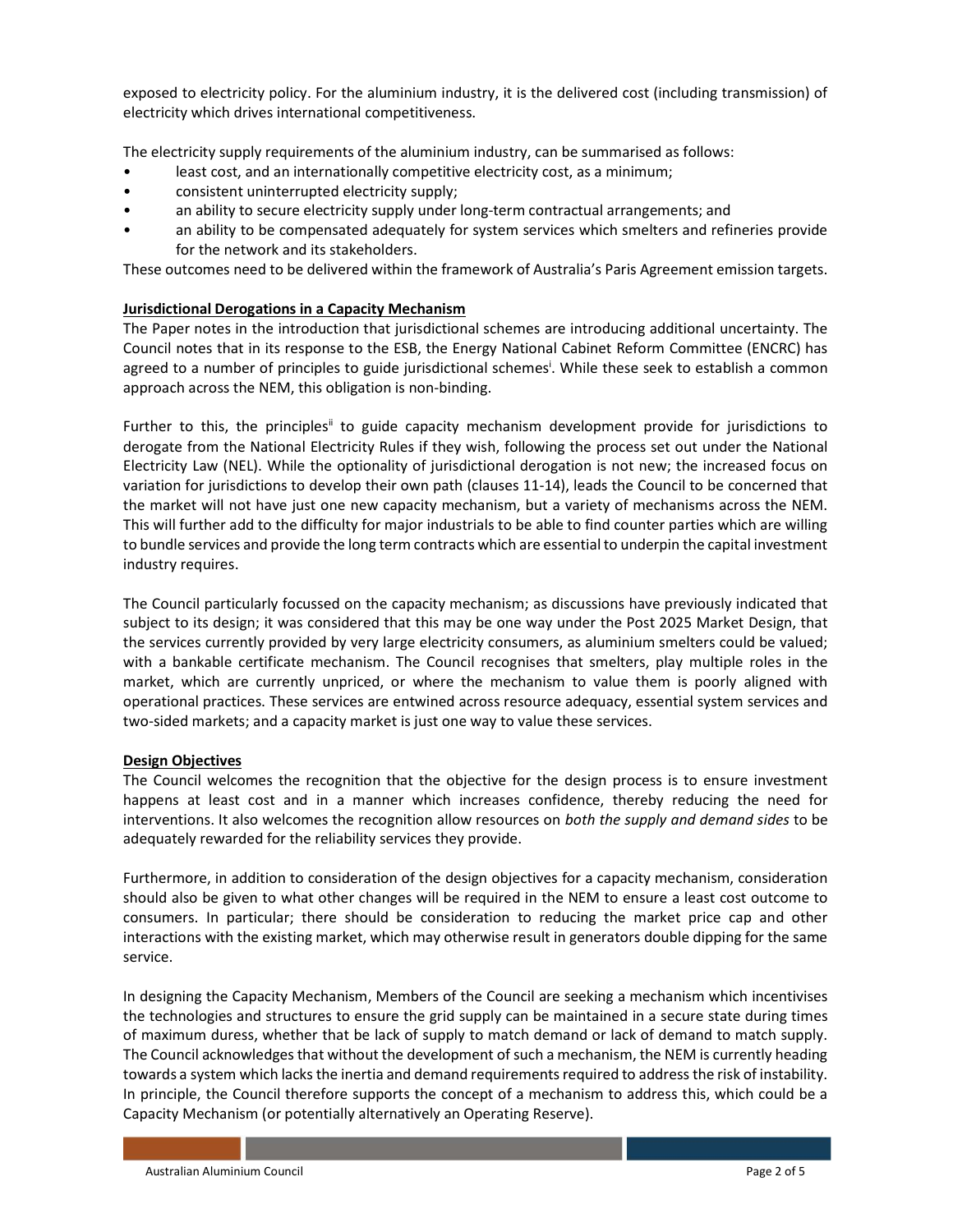A well designed mechanism should ensure that the grid that continues to encourage development of new low to zero emissions generation, dispatchable demand and other technologies which can provide inertia, systems strength and dispatchability to maintain a reliable firm grid.

The Council believes the key elements of success in the design objectives for the Capacity Mechanism are:

- 1. Definition (s) of capacity;
- 2. Ensuring the governance framework is appropriate; and
- 3. Ensure any entities, including the demand site, who receive payments can dispatch.

Failure to achieve these three elements will lead to unintended consequences, increased cost and risk to consumers with little to no benefit. This was the experience in the early years of the West Australian (WA) capacity market and Demand Side Management. The Council believes that in addition to reviewing international examples, the ESB should further consider lessons learnt in WA, which do not seem to have been included in considerations to date.

#### Existing Contractual Terms

All of Australia's aluminium smelters have long term existing contracts. The expiry of these contracts for Australian smelters varies from 2025 to 2029 (with Bell Bay Aluminium in Tasmania the first to finish). However, other major industrial facilities; including alumina refineries; also have long term base load electricity contracts. Even smelters with existing long-term contracts are not immune to changes in the market, as contracts still contain a range of change-in-law provisions. These incumbent long-term contracts need to be recognised and grandfathered where there is design change in the market, given the importance of these contracts in underpinning minimum demand and dispatchable generation.

These contracts currently bundle many markets services, including capacity risk management, required to meet continuous electricity demand at an internationally competitive price. One of the key drivers for the new markets which are currently being designed, is declining and less predictable minimum demand. However, this does not recognise that industrial loads from smelters and refineries have not reduced their minimum load and therefore, the counterparty retains their ability to manage capacity and other services on these loads through existing NEM mechanisms. These existing contracts underpin dispatchable generation and system reliability, particularly when demand is low and variable renewable generation is high. However, these contracts are not immune to changes in the market as contracts may contain a range of change-in-law and other pass-through provisions, so there is a real risk that base load consumers could pay twice for additional market services introduced to provide reliable and secure supply for customers with highly variable demand. It will also be important to the capacity costs in any future market are able to be hedged.

International competitiveness of aluminium smelters depends on the ability to secure long term, well priced contracts. For smelters seeking to recontract, it is acknowledged that decarbonised electricity will be a core aspect of future contracts. The long term nature of these contracts also underpins the ability of smelters to make the substantial capital investment required to maintain international competitiveness. Increasingly, as other industries such as alumina refineries, seek to electrify their processes to reduce emissions these assets will also require long term competitive contracts to support the commercial investment required for transformative abatement.

For those assets which are seeking to re-contract or develop new long-term contracts, this is becoming increasingly difficult with increased numbers of markets. Counterparties are less able to supply bundled contracts and as noted above there is the real risk that through bundled contracts that pre-date particular changes to the market, large users pay twice. This making it harder for industry to manage contracts rather than focussing on their core purpose of value adding to Australia's resources.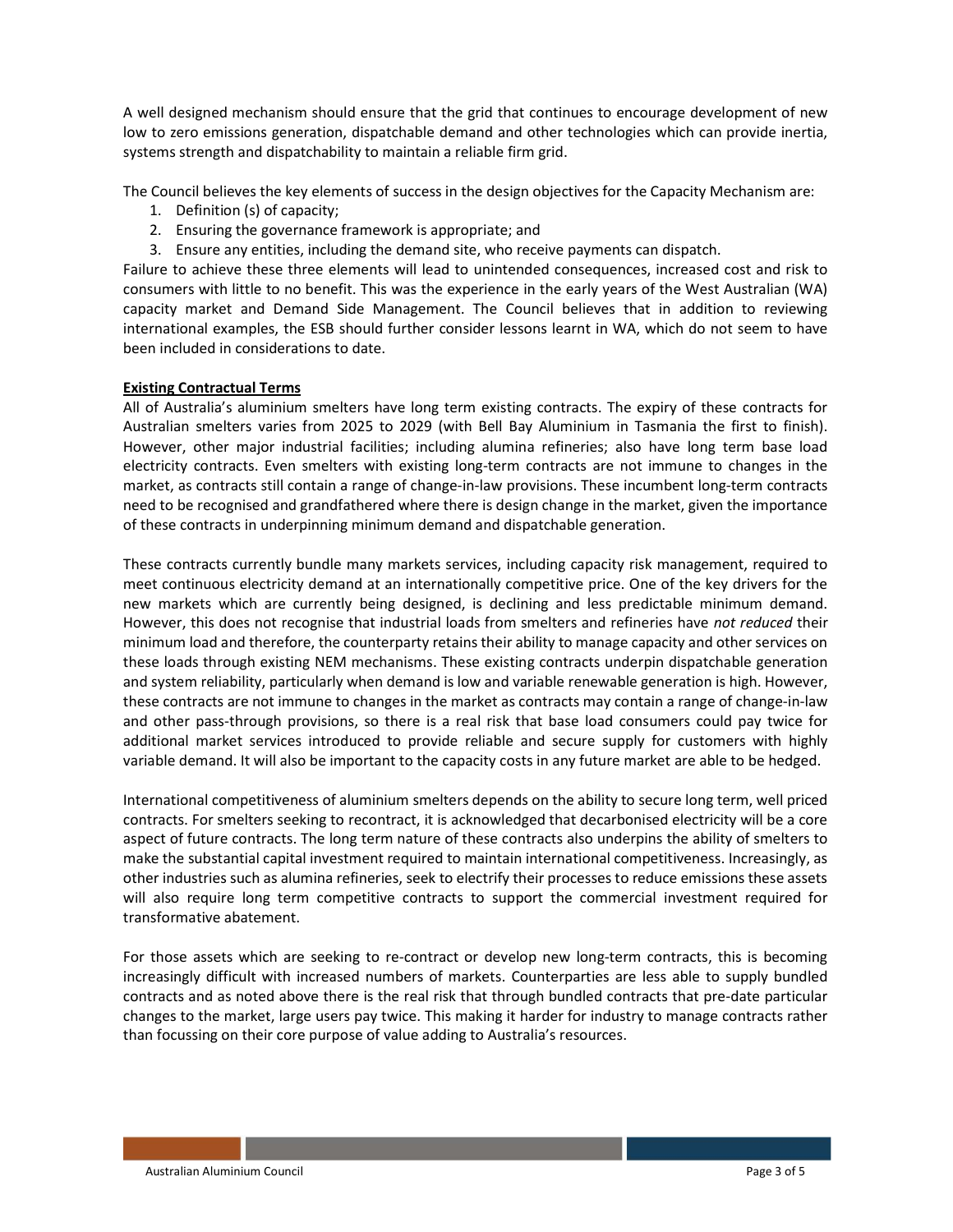Hence, in developing mechanisms to provide additional services, the Council's preference is that this should be by adapting the current wholesale market, rather than developing a plethora of new markets for each service. The Council's rationale for this is:

- The product being sold is quality electricity, and the services are all components which make up the production of electricity of the right quality.
- A single market price is more likely to support a liquid hedge market and provide consumers with greater ability to hedge. Currently, there are a limited number of price nodes across the NEM and a reasonably functioning hedge market. The introduction of additional non hedgeable markets leaves customers exposed to a greater proportion of electricity costs that are not readily contractable and could be volatile.
- These charges may end up being an add-on not covered by existing spot price hedge contracts, so customers with long-term contracts could end up paying extra charges on top of their agreed electricity charge for firm offtake.
- The more markets there are, the more difficult it will be to understand the interaction between them, and the less likely that each of these markets will be competitive and liquid, increasing financial risk in the contract market.
- The alternative of non-market procurement mechanisms for separate services is more likely to result in costs and inefficiencies falling largely on consumers through "smeared" cost recovery mechanisms offering no opportunity or incentives for mitigation.

## Feedback to Stakeholder Questions

The Council has focussed its responses on specific questions where it has additional perspectives to share with the ESB.

## 1.Considering the design principles from Energy Ministers, are there any additional assessment criteria the Board should use when assessing identified issues and possible solutions?

While the principles focus on cost, the criteria do not. The Council believes that the criteria should include achieving the goals at least system cost, with cost and risk to be shared on a causer pays basis.

# 6.Are there design choices from these international examples that stakeholders consider will not work well in the context of the NEM?

The Council has members with experience in the centralised WA capacity market. While the Council notes the differences between the South West Interconnected System (SWIS) and the NEM; based on this experience, the Council would be concerned if liable entities (retailers and large customers) were required to procure capacity sufficient to cover all their actual load at the time of a reliability 'at-risk' period risks significant market-wide over-procurement (and consequent excessive costs) as ex-ante assessments of "actual load" at individual participant level are bound to be conservative. Conversely, the Council is concerned that a fully decentralised model would potentially present too much risk to consumers, who will end up paying. Therefore, the Council initially supports the further development of a Hybrid Model (Option 1b). This provides the centralised control over the forecast while allowing the market to optimise pricing outcomes. In supporting this model, the centralised forecasts should be delivered using a transparent process and be able to be independently assessed (similar to reliability standards), with the centralised agency held to account for this.

#### 13.Which of the procurement approaches is best suited to the NEM and why?

The Council believes that there may need to be a combination approach. For example, subject to the final design, capacity certificates may be included in a bilateral arrangement between large energy users and energy suppliers. However, there would also be the need for an additional market (auction or trading platform).

## 21.Are there any other issues the ESB needs to consider when developing the approach to penalties and compliance?

Based on experience in WA, the Council favours a rigorous ex ante assessment of capacity sources in determining physical certificate eligibility, rather than ex post. The Council would prefer AEMO put